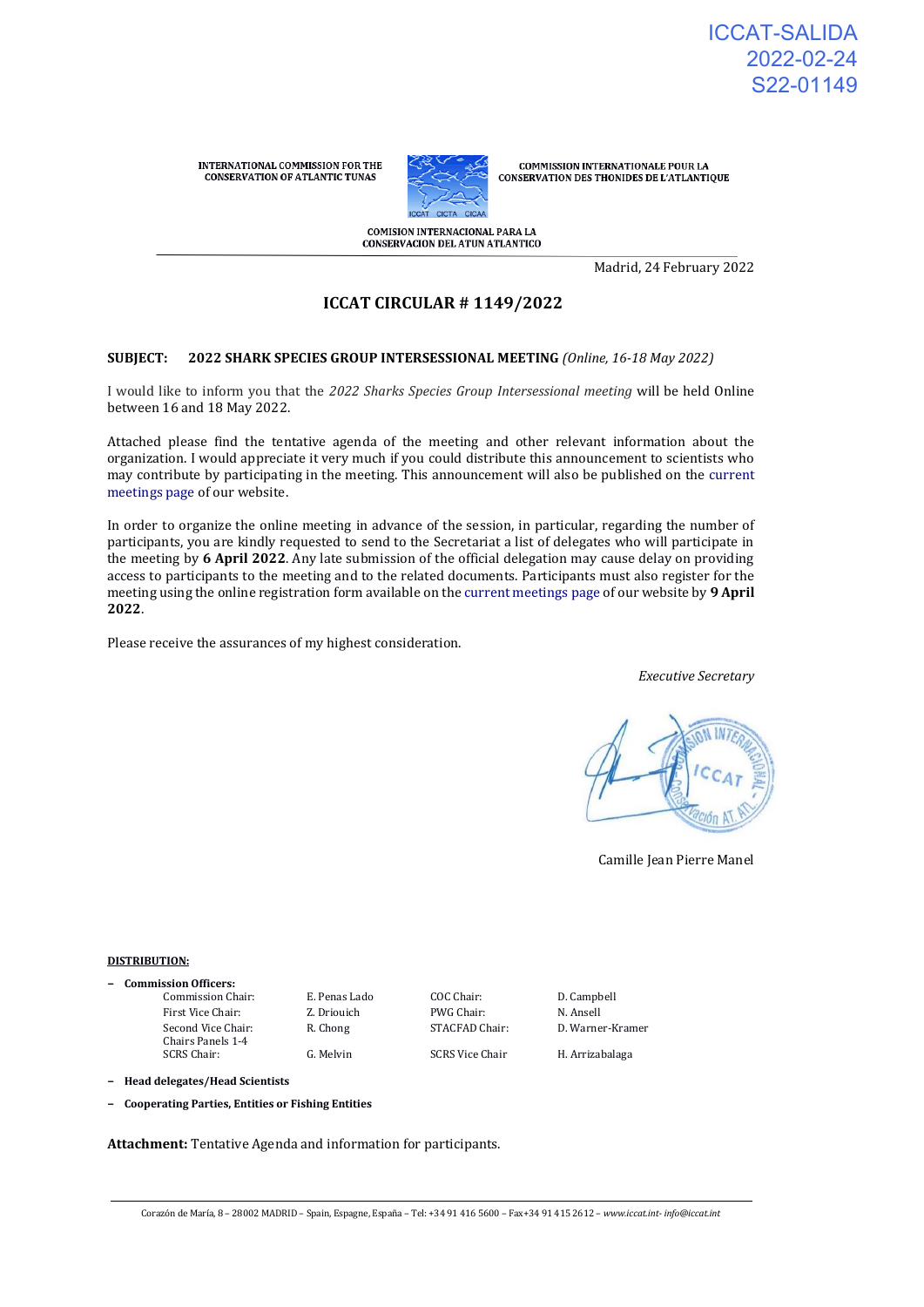

**COMMISSION INTERNATIONALE POUR LA CONSERVATION DES THONIDES DE L'ATLANTIQUE** 

COMISION INTERNACIONAL PARA LA **CONSERVACION DEL ATUN ATLANTICO** 

# **2022 INTERESSIONAL MEETING OF THE SHARK SPECIES GROUP**

*(Online, 16-18 May 2022)*

# **Objectives**

In 2021 the SCRS planned an interessional meeting of the Shark Species Group in 2022. The meeting will give priority to activities being developed within the Shark Research and Data Collection Program (SRDCP) and to define a workplan for the blue shark stock assessment that is scheduled for 2023.

Among other relevant aspects to be discussed, special attention will be dedicated to responses to the Commission namely those related to the *[Recommendation by ICCAT on the conservation of the North Atlantic](https://www.iccat.int/Documents/Recs/compendiopdf-e/2021-09-e.pdf)  [stock of shortfin mako caught in association with ICCAT fisheries](https://www.iccat.int/Documents/Recs/compendiopdf-e/2021-09-e.pdf)* [Rec. 21-09] and the ongoing joint ICES:ICCAT stock assessment for the North-eastern Atlantic Porbegle.

#### **Tentative Agenda**

- 1. Opening, adoption of the Agenda and meeting arrangements
- 2. Presentation of activities under SRDCP and future activities
- 3. Review of shark fishery statistics
	- 3.1 Task 1 (catches) data
	- 3.2 Task 2 (catch-effort and size samples) data
	- 3.3 Tagging data
- 4. Draft workplan for 2023 blue shark stock assessment
- 5. ICES:ICCAT joint stock assessment for the North-eastern Atlantic porbeagle
- 6. Revision of shark bycatch species (as requested by the SC-ECO)
- 7. Adoption of the updated Shark chapters on the ICCAT Manual
- 8. Responses to the Commission
- 9. Recommendations
- 10. Other matters
- 11. Adoption of the report and closure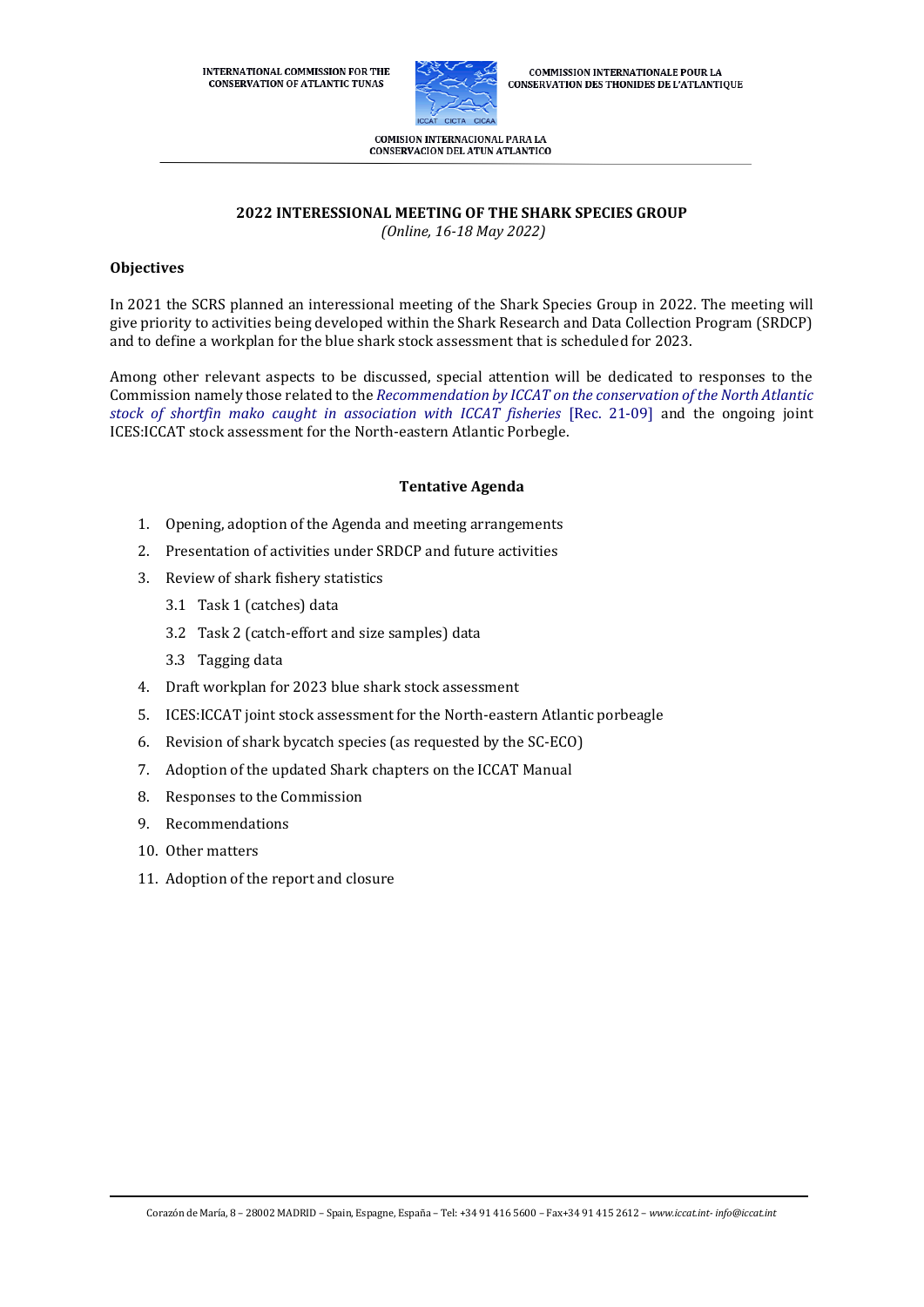**INTERNATIONAL COMMISSION FOR THE CONSERVATION OF ATLANTIC TUNAS** 



**COMMISSION INTERNATIONALE POUR LA CONSERVATION DES THONIDES DE L'ATLANTIQUE** 

COMISION INTERNACIONAL PARA LA CONSERVACION DEL ATUN ATLANTICO

# **Additional information for participants**

## **1. Date and venue**

The meeting will be held online between 16 and 18 May 2022. Meeting hours will be from **12:00 - 17:30 CEST (UTC +2)** to account for time zone differences, with a 30 minute break around 14:30.

## **2. Contact information**

Rapporteur of the Shark Species Group:

Dr. Rodrigo Forselledo (rforselledo@gmail.com) Dirección Nacional de Recursos Acuáticos – DINARA Laboratorio de Recursos Pelágicos, Constituyente 1497, CP 11200, Montevideo, Uruguay Tel: +598 2400 46 89, Fax: +598 2401 3216

Secretariat contact:

Dr. Nathan Taylor (nathan.taylor@iccat.int) International Commission for the Conservation of Atlantic Tunas (ICCAT) C/ Corazón de María 8, 6th floor, 28002 Madrid, Spain Tel: +34 91 416 5600; Fax: +34 91 415 2612

## **3. Language**

The working language for the meeting will be English, as no simultaneous interpretation can be provided. Scientific documents can be written in English, French or Spanish.

# **4. Call for scientific papers and presentations**

Participants are encouraged to submit relevant scientific papers. In order to better organize the meetings, in 2014 the SCRS established deadlines for submitting documents, which were revised in 2015. These deadlines provide the rapporteurs with valuable information to better fit the meeting timetable as well as allow the Secretariat to make the documents available to participants in advance of the meeting. In 2015 and 2019 the SCRS "*proposed that a new deadline for the submission of SCRS documents and presentations should be implemented; these documents/presentations should be provided in their entirety at least one week before the meeting in which they are to be presented to facilitate their review by participating scientists prior to these meetings*". As such the full documents and presentations for this meeting should be provided to [info@iccat.int](mailto:info@iccat.int) or [nathan.taylor@iccat.int](mailto:nathan.taylor@iccat.int) by **9 May 2022**. Documents and presentations provided after the latter deadline will not be accepted unless previously authorized by the Chair. Authors are reminded to closely follow the *[Guidelines for Authors of Scientific Documents for the ICCAT SCRS and Collective Volume](https://www.iccat.int/Documents/SCRS/Other/Guide_ColVol_ENG.pdf)  [Series](https://www.iccat.int/Documents/SCRS/Other/Guide_ColVol_ENG.pdf)*. Furthermore, the original documents (text, tables, and figures) should be prepared in WORD or compatible software.